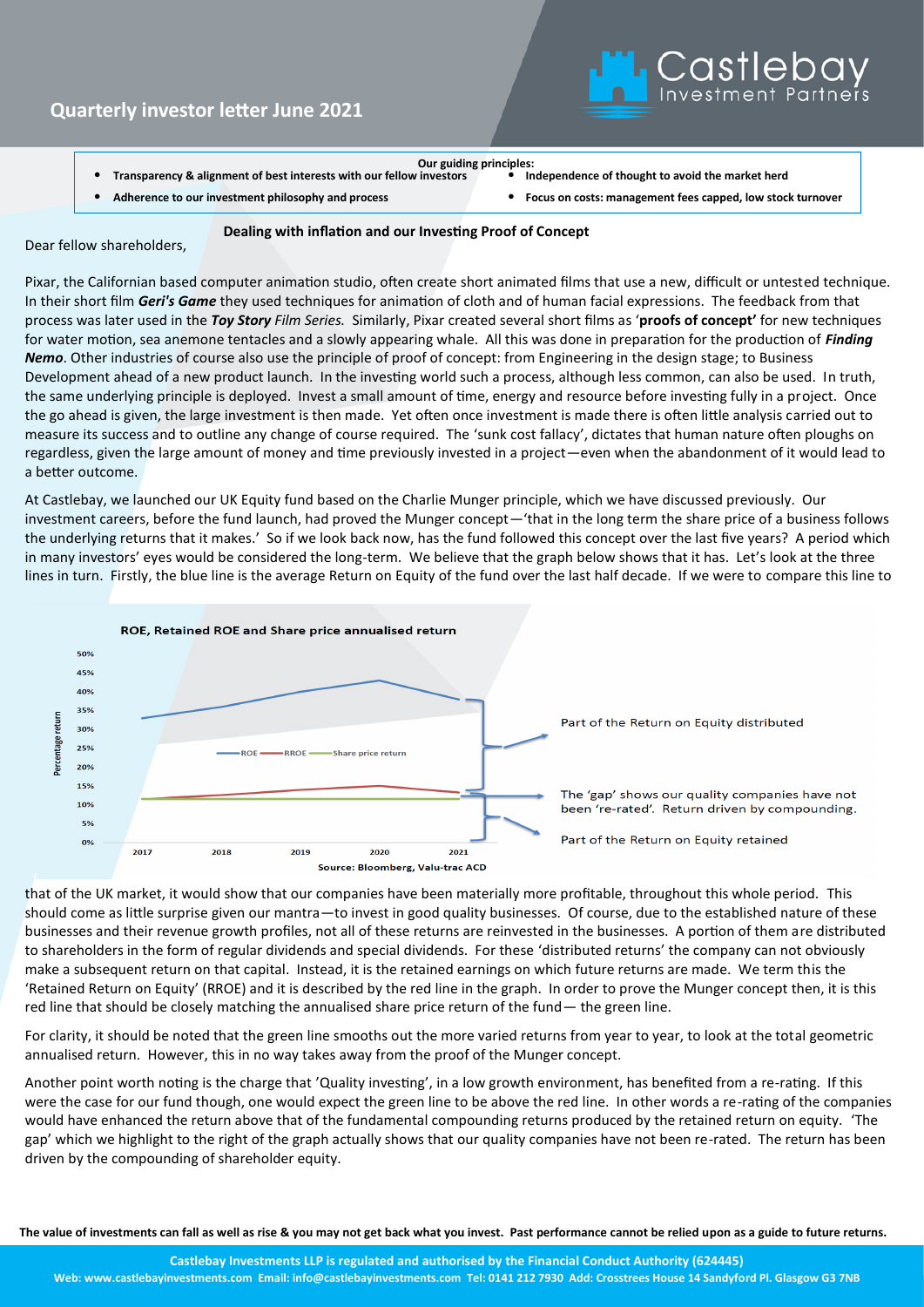## **In Focus Inflation and our fund**



We talked in our previous letter about rising bond yields, which are often the consequence of higher inflation expectations. They in turn pre-empt a tightening of monetary policy—increasing interest rates, in order to control these increase in prices. Recently, there has been more evidence that inflation is returning. As such it is worth looking at this and how the companies in our fund would cope in such a scenario.

Firstly, to ask a simple but important question. What is inflation? Inflation is simply the year on year rise in prices, which in the UK is mainly enumerated through either the Consumer Price Index (CPI) or the Retail Price Index (RPI).

So in 2021, prices are compared with those of 2020. Given that the Covid pandemic struck the UK in the first quarter of 2020, this base year was depressed as large parts of the economy were effectively shut down. So as the country now slowly emerges from the social and economic lock-downs, a rise in prices should be expected. How much and for how long will inflation manifest itself? In short, we have no clear idea. However, importantly our investment strategy is not based around getting such a call correct. Instead, our businesses provide us with ways to win in an inflationary environment, allowing us to continue to invest in them and benefit from the compounding of their shareholder equity returns.

We like to use a simple mental model when thinking about all the companies in the UK economy and elsewhere. The vast majority of businesses, around 90%, operate in what we would term 'Perfect Competition'. This means that any excess profits that they may make in any given year are quickly competed away, as competition is attracted towards these excess returns. We have tried, albeit not always successfully, to avoid these businesses in the past.

Instead, our investment universe is designed to lead us towards the 10% of the economy that is 'doing something different'. These businesses normally operate in monopolies, oligopolies or in niche areas and markets. In all instances they do something different, whether it is providing a superior service or product. Their competitive advantages could be through the development of brands which people trust or through patents protecting their revenues and profits.

Whatever the construct of their advantages, in an inflationary environment, it more often allows them to increase their prices as their cost bases rise. This in turn, allows these quality businesses to maintain their profitability and returns as inflation takes hold.

As investors, the added benefit is that these competitive advantages lead to a greater consistency of returns. This in turn makes it easier to allocate capital when the market may be voting against these businesses in the short term. It is all very well to say that when the price of our favoured assets falls that we will invest more. The acid test comes when such companies quickly fall 30 percent or more. It is at those times when one's confidence is most tested. Such a time arose at the beginning of 2020. We took the rest of the cash we had in the fund and invested in companies like Diageo, Intertek, Estee Lauder and Accenture, all of which had fallen precipitously. For all of these businesses we were confident that their underlying operational excellence would endure.

During our regular meetings with investors we are often asked about our view on the UK market. It is reasonable to say that over the last few years the UK market has traded on lower valuations than over developed equity markets. Political and economic uncertainty have prevented a more constructive view of the UK market being taken. However, now that we stand on the other side of the Brexit process and the leading vaccine rollout program provides some greater clarity on a return to normality, the UK market is becoming increasingly prominent in the minds of asset allocators. So in global terms, the UK looks like an attractive market.

As our Quality table also shows, our fund compared to the UK market (excluding financials) offers twice the quality (ROE and Operating profit margin) with half the leverage and now sits on a more attractive free cashflow yield of 3.7%.

We continue to invest for the long term. However, we note that whilst we are still living through challenging times, from an investment perspective the opportunities being presented to us are very attractive.

Thank you for your continued support throughout these difficult times.

Kind regards

Pavil F Ridland

| <b>Quality Table</b><br>End Jun 21 | <b>Castlebay</b><br>Fund | <b>Market</b> |
|------------------------------------|--------------------------|---------------|
| Return on Equity                   | 39%                      | 20%           |
| Operating profit margin            | 20%                      | 7%            |
| Net debt to equity                 | 51%                      | 110%          |
| Cash conversion                    | 123%                     | 140%          |
| Free Cashflow yield                | 3.7%                     | 3.4%          |

**Source: Bloomberg as at 30/06/2021**

**The value of investments can fall as well as rise & you may not get back what you invest.** 

**Past performance cannot be relied upon as a guide to future returns. This newsletter should not be construed as investment advice.**